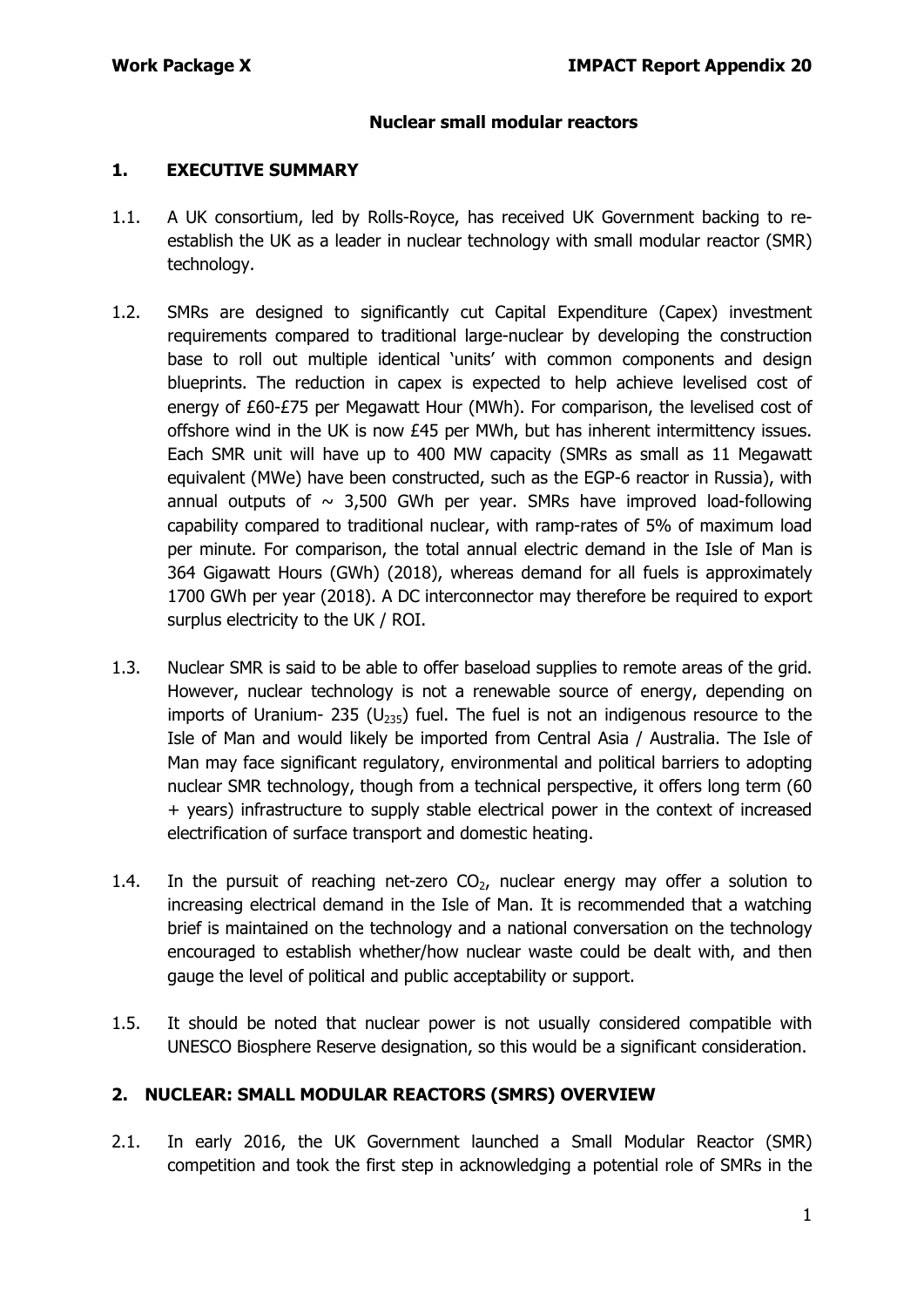UK's future low-carbon energy mix. Since then, the UK SMR Consortium, led by Rolls-Royce, has made progress in developing the design of the power station and providing the technical and economic analysis.

- 2.2. Since 2007, nuclear has played an important role in the UK's energy policy. However, it's a significant task to deliver large new reactors. Firstly, financing new large plants is expensive. Secondly, few organisations are willing to take on the construction risks and thirdly, there is low confidence that large projects can be delivered on time. Nuclear power plants based on SMR technology are claimed to offer an alternative to the uncertainties of the large nuclear new build programme.
- 2.3. In 1956 the UK opened the first commercial nuclear power reactor at Calder Hall, and for a generation British nuclear energy technology led the world. Policy changes in the 1970s and 1980s gradually led to the erosion of this position, with nuclear energy removed from future policy during the 1990s. This trend was reversed in the first decade of the 21st century and since the 2007 White Paper, 'Meeting the Energy Challenge' (DTI, 2007) nuclear energy has been a cornerstone of the UK's energy policy. This ongoing policy commitment to nuclear has encouraged foreign Governments and companies to make multi-billion pound investments in new nuclear plants, such as the two European Power Reactor (EPR) power plants that Areva and EdF Energy will construct at Hinkley Point. Yet in spite of this, so far there has been limited UK Government support for any redevelopment of UK capability to design, develop and export nuclear products, technology and services.
- 2.4. Nonetheless, The UK Energy Technologies Institute (ETI) has conducted scenario modelling to show how the UK can achieve the targets set for GHG emissions between now and 2050, which showed around 40 GW of nuclear capacity installed by 2050 as part of a balanced mix of energy technologies under the lowest-cost scenario for decarbonisation. It is likely, given the challenges facing large new-build nuclear reactors, that SMR technology will have a significant capacity delivery.
- 2.5. Globally, over 70 new reactor designs have been conceived by a wide-range of organisations, from universities to start-ups to engineering multinationals (NNL, 2014). The vast majority of these designs are based on the SMR concept. Such plants are deliberately designed to provide much less power reactor unit than large plants, though could still power around 100,000 homes. Only a handful of SMR designs are based on proven technologies that could be deployed before 2030, one such example being the UK SMR being developed by the Rolls-Royce Consortium. One UK SMR power station will produce 440 MW of electricity (Rolls-Royce, 2019). An artist's illustration of the UK SMR is shown in Figure 1.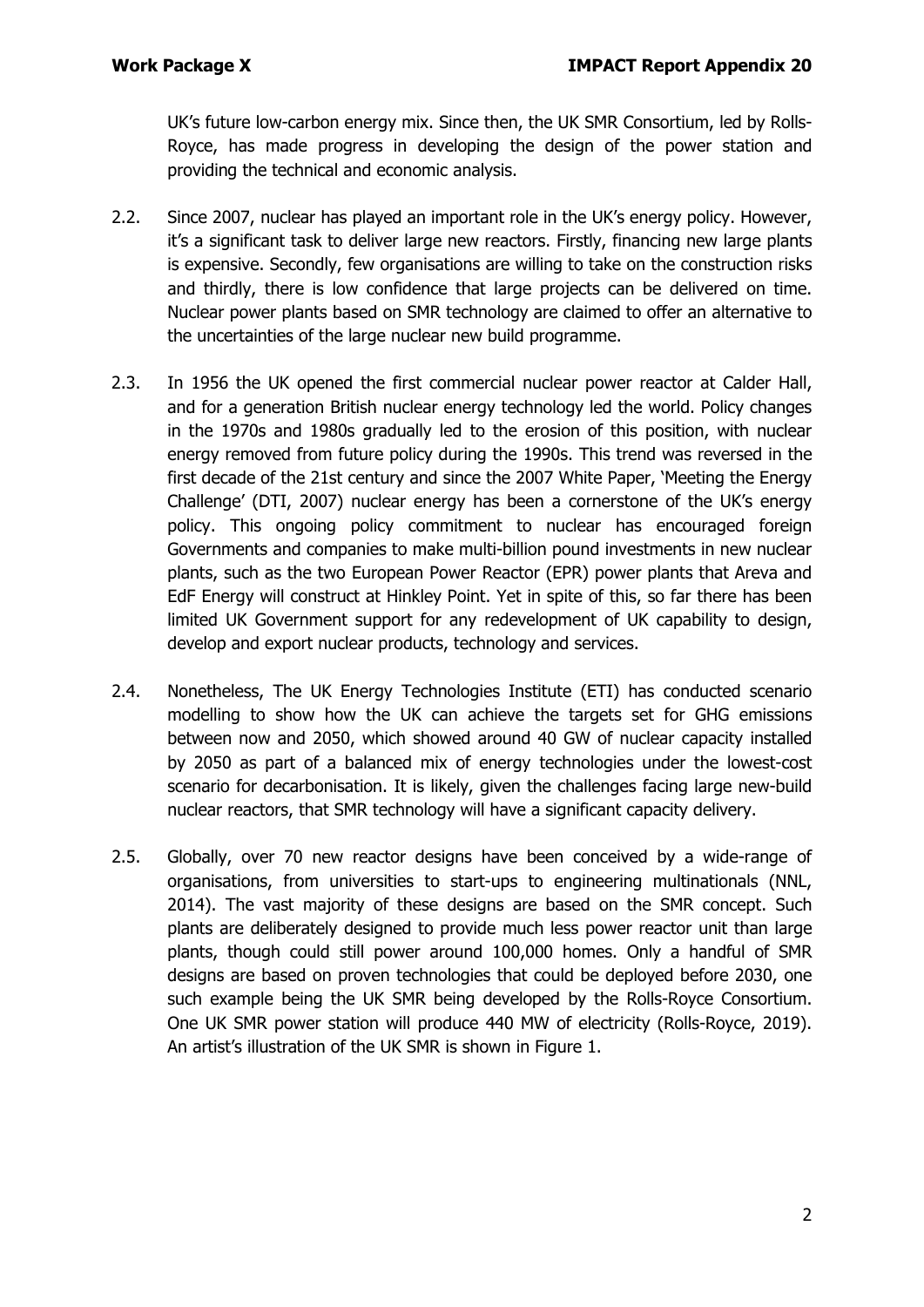

Figure 1. The UK SMR (artist's impression).

# **3. UK SMR CONCEPT**

- 3.1. Whilst SMR energy is low-carbon, it must also be affordable. The UK SMR Consortium design seeks to address the basic economic challenges that larger plants have struggled to overcome in recent years:
	- Reduced overall capital cost to enable conventional project financing
	- Improved certainty of construction, manufacture and project delivery
	- Competitive levelised cost of energy (LCOE).
- 3.2. The UK SMR is designed based on the requirements of energy utilities and operators. The capital cost of the UK SMR can be reduced from a First-of-a-kind (FOAK) baseline to Nth-of-a-kind (NOAK) over a relatively short period of time, perhaps as little as eight years (Rolls-Royce, 2019). This is less than the time required to construct a single large reactor.
- 3.3. The levelised cost of electricity (LCOE) generated by a FOAK UK SMR power station is forecast under  $E$ 75 per MWh and this reduces to a forecast  $E$ 65 per MWh by station number five. In the medium term the target is even lower at £60 per MWh (Figure 2). The resulting reduced cost of SMR power plants may make them attractive to commercial investors, eliminating the need for Government to financially support construction.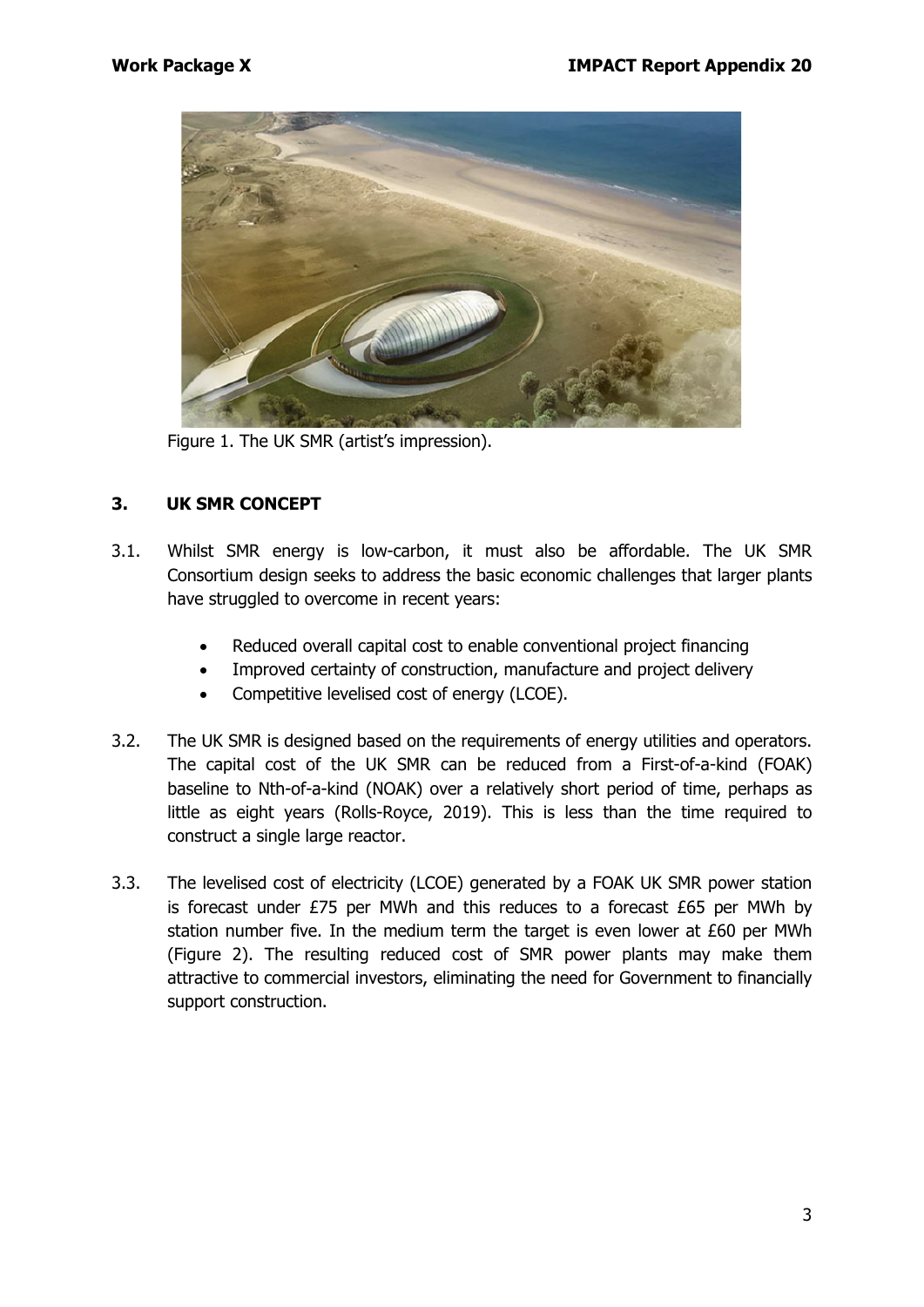

Figure 2. LCOE of various energy generation technologies in 2025 (projected). Figures from BEIS, 2016 and Rolls-Royce 2017.

- 3.4. In response to the aim of reducing delays to construction and additional cost of borrowing incurred by these delays, which have run into the billions of pounds and are often underwritten by loan guarantees from national Governments, the UK SMR has sought to significantly reduce the amount of on-site construction required by adopting modern deigns principles such as modularity, standardisation and commoditisation. This is achieved by moving activities off-site into a centralised controlled factory environment.
- 3.5. The UK SMR is a three loop, close-coupled, Pressurised Water Reactor (PWR) and provides a power output circa 400-450 MW (5 times more power capacity than the Pulrose CCGT power station) from 1200-1350 MWth using industry standard U)2 fuel. Coolant is circulated via three centrifugal Reactor Coolant Pumps (RCPs) to three corresponding vertical u-tube Steam Generators.
- 3.6. The design includes multiple active and passive safety systems, each with internal redundancy. The site layout is based on a modular build, illustrated in figure 3 and 4. The three loop reactor is located in the Nuclear Island (red), adjacent to the Turbine Island (yellow) with the Cooling Water Pump House following (blue). The facilities are protected by a hazard shield. Support buildings and those containing auxiliary services are situated within a berm that sweeps around the sites and provides further protection from hazards.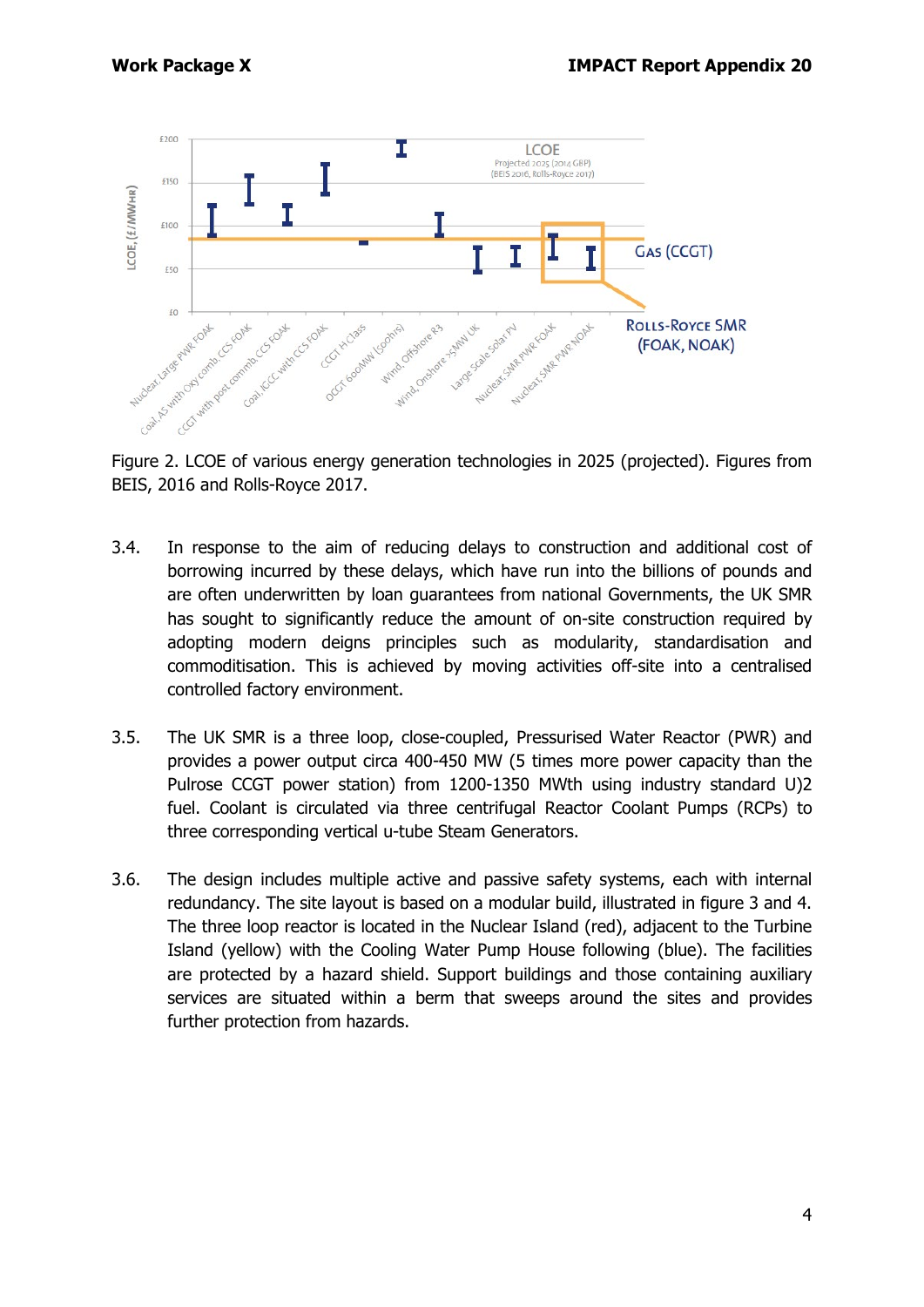

Figure 3. Expanded site view of the UK SMR.



3.7. The first-of-a-kind commercial operation for the UK SMR is planned for 2030, after several years of maturing the design and achieving regulatory Design Acceptance Confirmation and State of Design Acceptability. The major technical parameters are shown below in Table 1.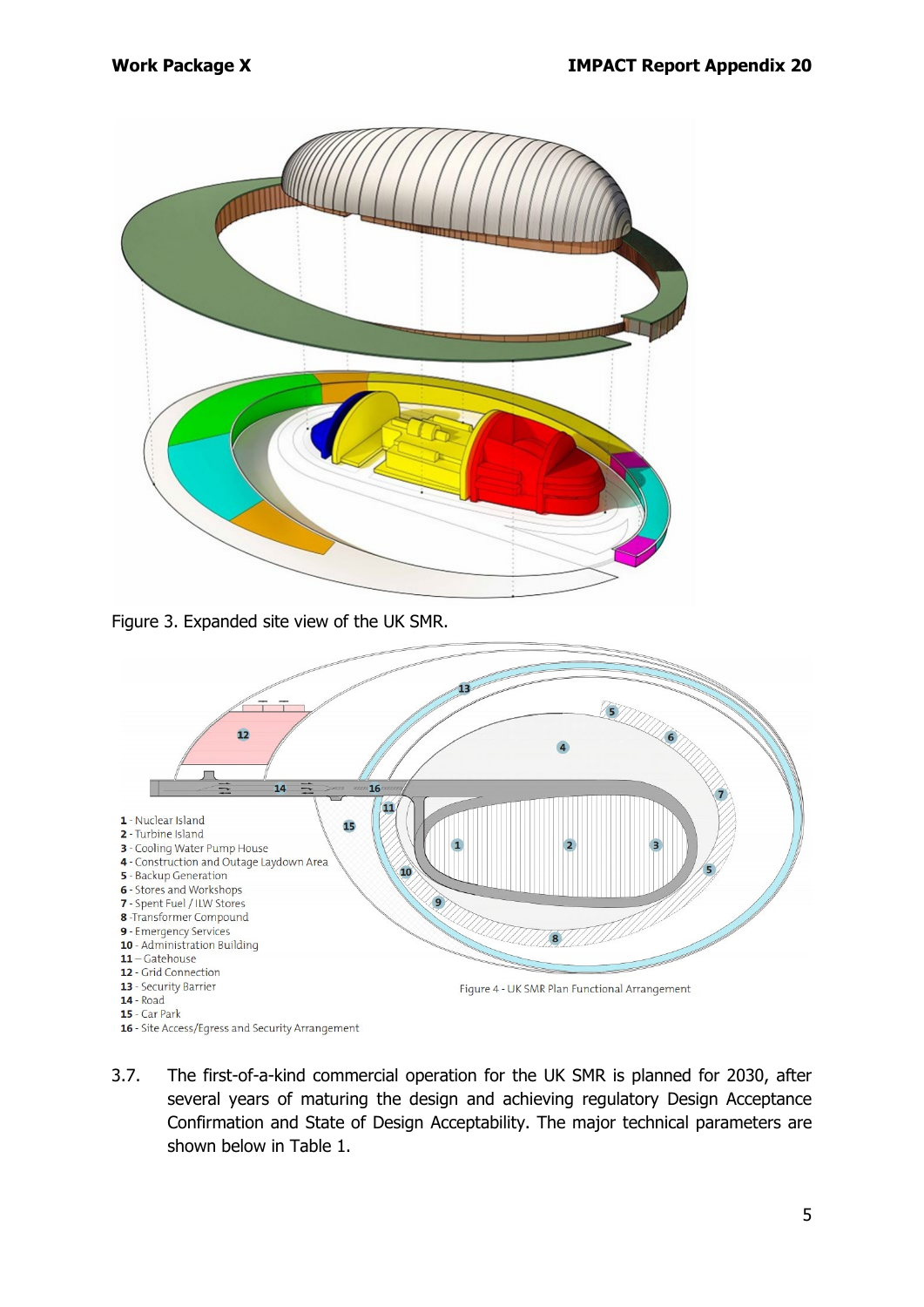| <b>Parameter</b>                              | Value                                                                                                                                                                                                                                |
|-----------------------------------------------|--------------------------------------------------------------------------------------------------------------------------------------------------------------------------------------------------------------------------------------|
| <b>Technology Developer</b>                   | Rolls-Royce                                                                                                                                                                                                                          |
| Country of origin                             | United Kingdom                                                                                                                                                                                                                       |
| <b>Reactor Type</b>                           | <b>PWR</b>                                                                                                                                                                                                                           |
| Electrical Capacity (MWe)                     | $400 - 450$                                                                                                                                                                                                                          |
| Thermal Capacity (MWth)                       | $1200 - 1350$                                                                                                                                                                                                                        |
| Expected Capacity Factor (%)                  | >90                                                                                                                                                                                                                                  |
| Design Life (years)                           | 60                                                                                                                                                                                                                                   |
| Plant Footprint (m2)                          | <b>TBC</b>                                                                                                                                                                                                                           |
| Coolant/Moderator                             | Light Water                                                                                                                                                                                                                          |
| <b>Primary Circulation</b>                    | Forced circulation                                                                                                                                                                                                                   |
| System Pressure (MPa)                         | 15.5                                                                                                                                                                                                                                 |
| Main Reactivity Control Mechanism             | Control rods                                                                                                                                                                                                                         |
| RPV Height (m)                                | 11.3                                                                                                                                                                                                                                 |
| RPV Diameter (m)                              | 4.5                                                                                                                                                                                                                                  |
| Configuration of Reactor Coolant System       | Compact                                                                                                                                                                                                                              |
| Coolant Temperature, Core Outlet (°C)         | 327                                                                                                                                                                                                                                  |
| Coolant Temperature, Core Inlet (°C)          | 296                                                                                                                                                                                                                                  |
| <b>Power Conversion Process</b>               | Rankine cycle                                                                                                                                                                                                                        |
| <b>Cogeneration Capability</b>                | Possible configuration                                                                                                                                                                                                               |
| <b>Passive Safety Features</b>                | <b>Yes</b>                                                                                                                                                                                                                           |
| Active Safety Features                        | Yes                                                                                                                                                                                                                                  |
| Fuel Type / Assembly Array                    | Industry standard UO <sub>2</sub> fuel in 17x17 array                                                                                                                                                                                |
| Fuel Active Length (m)                        | 2.8                                                                                                                                                                                                                                  |
| Number of Fuel Assemblies                     | 121                                                                                                                                                                                                                                  |
| Fuel Enrichment (%)                           | 4.95                                                                                                                                                                                                                                 |
| Fuel Burnup (GWd/Te)                          | $55 - 60$                                                                                                                                                                                                                            |
| Fuel Cycle (months)                           | $18 - 24$                                                                                                                                                                                                                            |
| Number of Safety Trains                       | 3 diverse decay heat removal methods, each with multiple trains                                                                                                                                                                      |
| <b>Emergency Safety Systems</b>               | Passive                                                                                                                                                                                                                              |
| Refuelling Outage (Days)                      | 18                                                                                                                                                                                                                                   |
| <b>Distinguishing Features</b>                | • Compact site footprint<br>· Modular approach facilitating rapid and cost effective build<br>• Larger power output than similar SMRs<br>· Highly reliable passive safety systems<br>• Attractive exterior that is robust to hazards |
| Modules per plant                             | $\mathbf{1}$                                                                                                                                                                                                                         |
| <b>Estimated Construction Schedule (days)</b> | <b>TBC</b>                                                                                                                                                                                                                           |
| Seismic Design (q)                            | 0.3                                                                                                                                                                                                                                  |
| Core Damage Frequency (per reactor year)      | $<$ 1E-07                                                                                                                                                                                                                            |
| <b>Design Status</b>                          | Mature Initial Concept (termed Basis of Design)                                                                                                                                                                                      |

# Table 1. The Major Design Parameters of the UK SMR (Rolls-Royce, 2019)

# **4. TIMELINE FOR GENERATION AND COSTS**

- Construction of the first SMR is expected to take three-to-four years, with the first operational plants being planned for 2030.
- The first SMR could be 30% more costly in terms of LCOE compared to a large nuclear reactor (£70 per MWh) but is expected to reduce to £60 per MWh with continued development.
- SMRs could achieve cost-parity with large-scale nuclear after 5GW of deployment, assuming a build rate of 10 units per year.
- Capex: unknown.
- Grid and interconnector upgrades: unknown